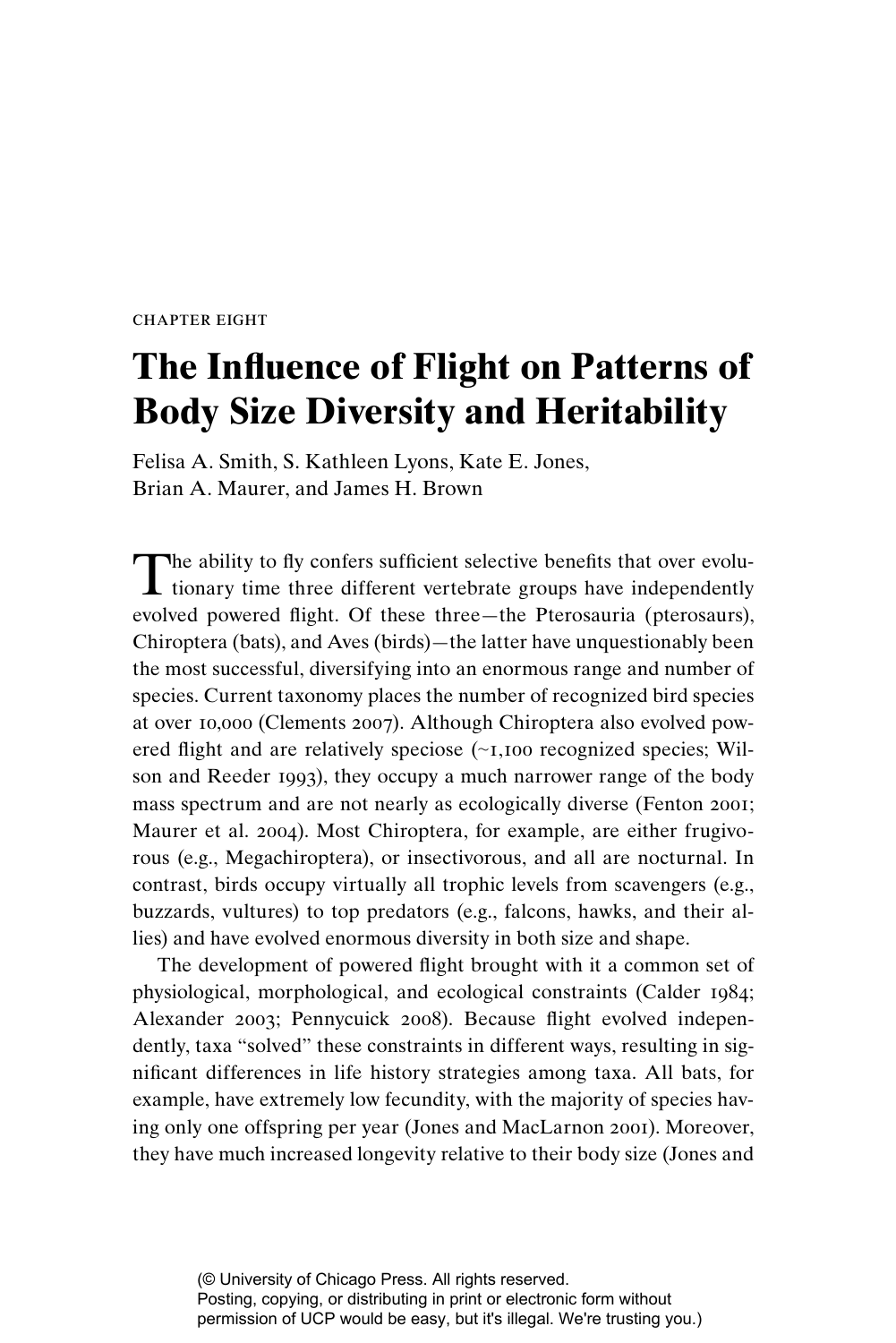MacLarnon 2001). Birds are much more variable in life history characteristics, although they generally tend to be more fecund and shorter lived than bats. For example, although an albatross may lay an egg once every two years and has a life span exceeding 50 years, partridges average 15–19 eggs per clutch, and under particularly good environmental conditions zebra finches reportedly raise more than 12 broods in a single year (Zann 1996). The variation in life history traits among bird species reflects fundamental differences in how energy is acquired and allocated to the essential activities of maintenance, growth, and reproduction.

One inescapable constraint facing all volant animals is that of body size (Calder 1984; Brown 1995; Maurer 1999; Alexander 2003). Interestingly, minimum body size is about the same in both volant and nonvolant mammals and in birds. For example, the smallest extant bird is the bee hummingbird (*Mellisuga helenae*) of Cuba, at about 1.6 g, nearly identical in mass to the bumblebee bat (*Craseonycteris thonglongyai*) of Thailand and the smallest nonvolant mammal, the pygmy white-toothed shrew (*Suncus etruscus*) of Asia and Europe (Smith et al. 2003). These similarities suggest that common constraints, which may be unrelated to the ability to fly, act to limit the minimum body size of vertebrate animals.

In contrast, the ability to fly clearly limits upper body size because of aerodynamic and biomechanical considerations (Calder 1984; Marden 1994; Templin 2000; Alexander 2003; Pennycuick 2008). The largest volant mammal, the golden-capped fruit bat (*Acerodon jubatus*, at 1.2 kg; Heaney and Heideman 1987) is more than an order of magnitude smaller than the largest known bird. Such large differences in the maximum size of birds and flying mammals probably reflects better adaptations to flight on the part of birds. However, mass is not the only limiting criterion; the size and structure of the wing are also critical (McGowan and Dyke 2007). The term "wing loading" (the mass of the animal divided by the area of the wing) is often used as an index of flight performance, with a ratio of  $25 \text{ kg/m}^2$  considered the upper limit for flight (Meunier 1951). Larger animals must generate more power to obtain the same lift, because of the allometric scaling of muscle mass specific power; at some point, this exceeds lift production capacity (Marden 1994). Moreover, large size generally translates into high weight and drag forces as well as decreased thrust efficiency. Thus, the largest flying animals are not predominantly powered fliers (Pennycuick 2008; Sato et al. 2009). Examination of morphology and wing-loading ratios for extinct Pterosaurs, for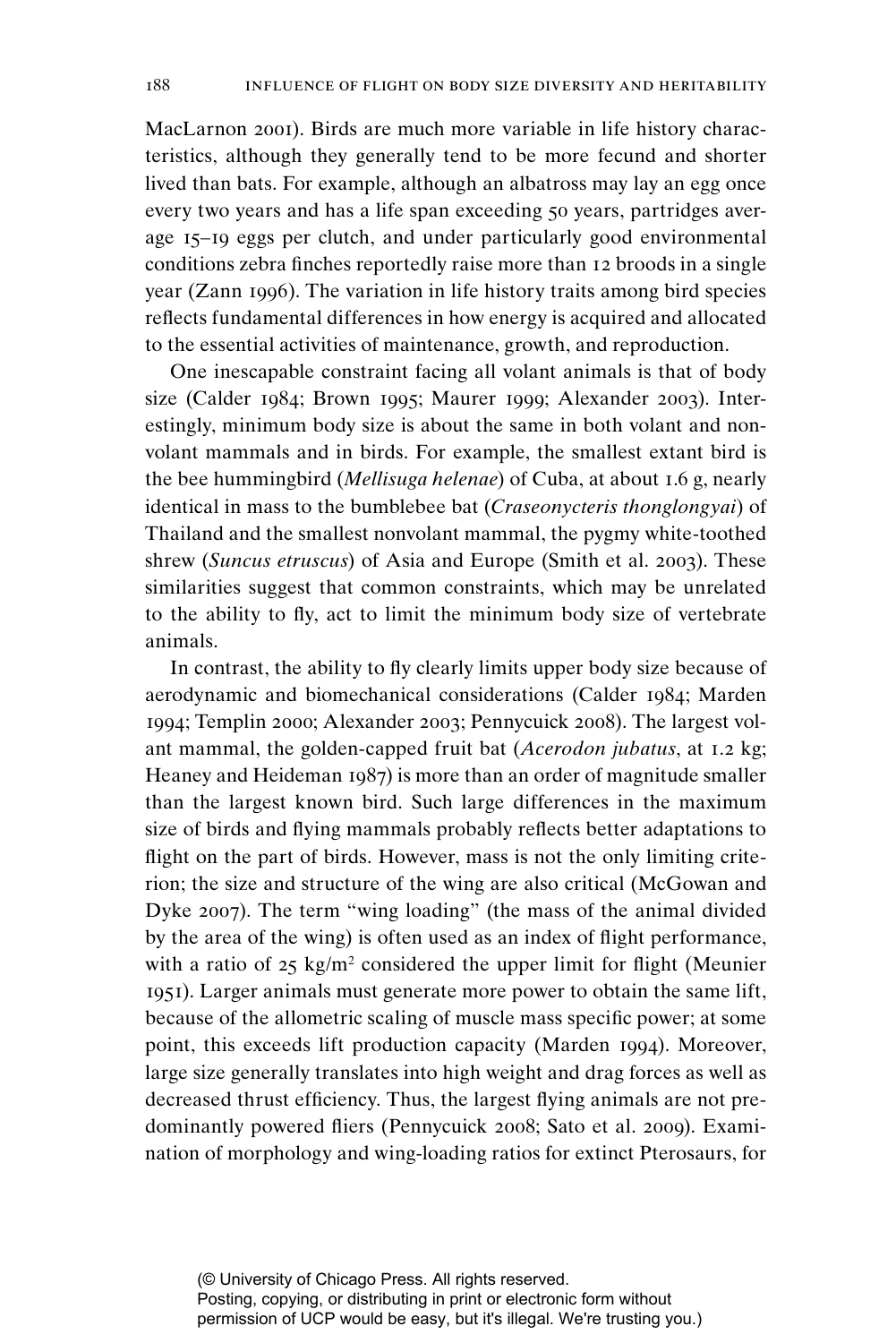example, suggest they probably largely relied on gliding (Templin 2000; Sato et al. 2009). This allowed evolution of enormous size with wingspans of 12 m or more. It is probable that Pterosaurs were heavily dependent on thermal currents and prevailing winds for locomotion. The largest volant bird, the giant teratorn of the late Miocene, had wingspans up to 8 m and probably also relied heavily on soaring, with only limited use of powered flight (Campbell and Tonni 1980; Marden 1994; Vizcaíno and Fariña 1999). At approximately 65–100 kg, the giant teratorn was  $2-5$  times more massive than the heaviest extant flying bird, the African kori bustard (*Ardeotis kori*). Both birds and pterosaurs share a number of flight adaptations that are not found in bats. These include strong but hollow bones, which serve to minimize mass, keeled sterna where flight muscles attach, and feathers/wing fibers.

Here, we address the influence of flight on patterns of body size diversification and evolution for birds and bats. Clearly, the ability to fly has required body plan modification and design elements not found in nonvolant mammals. Such an "adaptive syndrome" (Niklas 2000; Price 2003) may well result in common ecological and evolutionary constraints among nonrelated vertebrates that share the innovation. Indeed, similarities in the body mass distributions among volant species of distantly related vertebrate taxa have been attributed to the functional constraints of flight (Maurer et al. 2004), and so we might expect congruence in evolutionary patterns. For mammals, we find consistent macroecological patterns in body size that persist across both geographic space and evolutionary time (Smith et al. 2004). The body size "niche" of orders is remarkably consistent across the continents, for example, despite virtually no taxonomic overlap (Smith et al. 2004; F. A. Smith, unpublished data). This suggests a strong role of ecology in shaping body size distributions. However, we also find strong conservation of body size within the taxonomic hierarchy: estimates of broad-sense "heritability" for species with orders, and orders within families, exceed 0.9 (Smith et al. 2004). Such congruence in body size among sibling species implies strong selective pressures, which could be phylogenetic or ecological in nature. Interestingly, while heritability estimates are invariant across the majority of the size spectrum, there is  $no$  significant relationship between the body size of sister species for mammals under ∼18 g (Smith et al. 2004). The lack of heritability at very small body sizes may well reflect increasingly tight allometric constraints on life history and ecological parameters, which reduce the ability to adapt to novel ecological conditions in ways other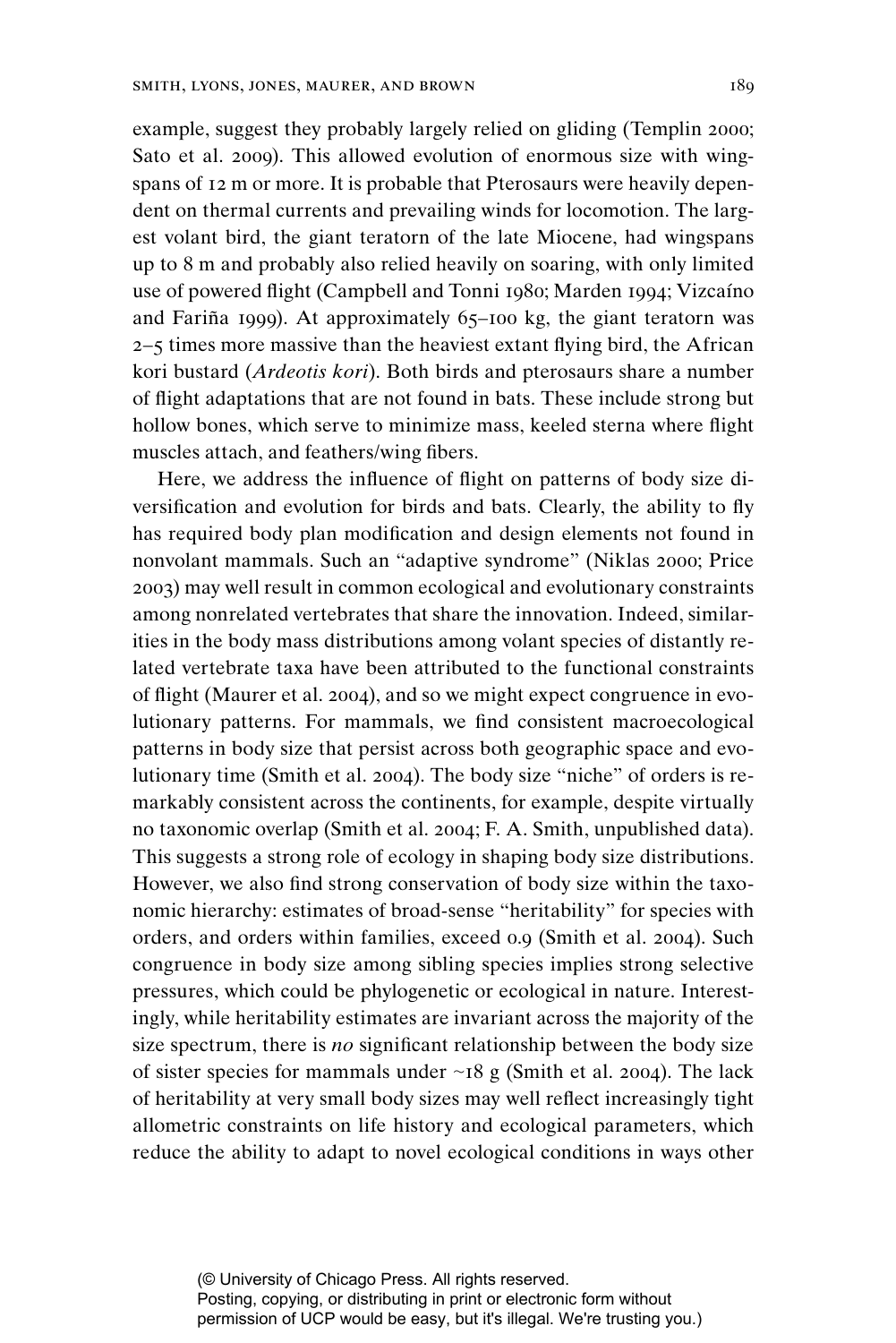than by modifying size (Smith et al. 2004). Hence, both ecology and phylogeny appear to be important determinants of the patterns of body size diversification in mammals.

To date, similar studies are lacking for other vertebrates, including birds. Thus, the universality of such patterns is unclear. Do the remarkably consistent macroecological patterns of body size reported for mammals reflect fundamental ecological processes acting on vertebrates, or are they the result of the highly deterministic growth pattern of mammals? And how might a major innovation such as flight influence and/ or constrain such patterns of heritability and vertebrate body size diversification? Flight was not explicitly examined in earlier work on the macroecological patterns of body size diversification. Do the patterns of heritability and diversification for bats resemble more closely those of other mammals, as might be expected (e.g., Smith et al. 2004), or do they resemble those of birds, with whom they share a major evolutionary innovation?

## **Data and Analysis**

Our mammal analyses utilized an updated version of a comprehensive database of body mass and taxonomy originally compiled by the NCEAS Working Group "Body Size in Ecology and Paleoecology" (Smith et al. 2003). The most recent version (MOM v3.6) assembles standardized data on body mass and taxonomy for all late Quaternary mammals of the world using a variety of literature sources, mammalian species accounts, measurements of museum specimens, and unpublished field notes; 5,755 species are represented, including insular, aquatic, and extinct forms. Rather than using a generic mean to represent species missing reliable mass estimates, they were excluded from any analyses. A single body mass estimate was derived for each species by averaging male and female body mass in grams across the geographic distribution. The body mass range represented in the database varies from 0.25 (1.8 g) for the shrew *Suncus etruscus* to 8.279 log units (190,000,000 g) for the blue whale, *Balaenoptera musculus*. For the present analysis, data were restricted to terrestrial mammals on the four major continents (North and South America, Eurasia, and Africa). All data were log transformed prior to analysis (see table 8.1 for summary statistics).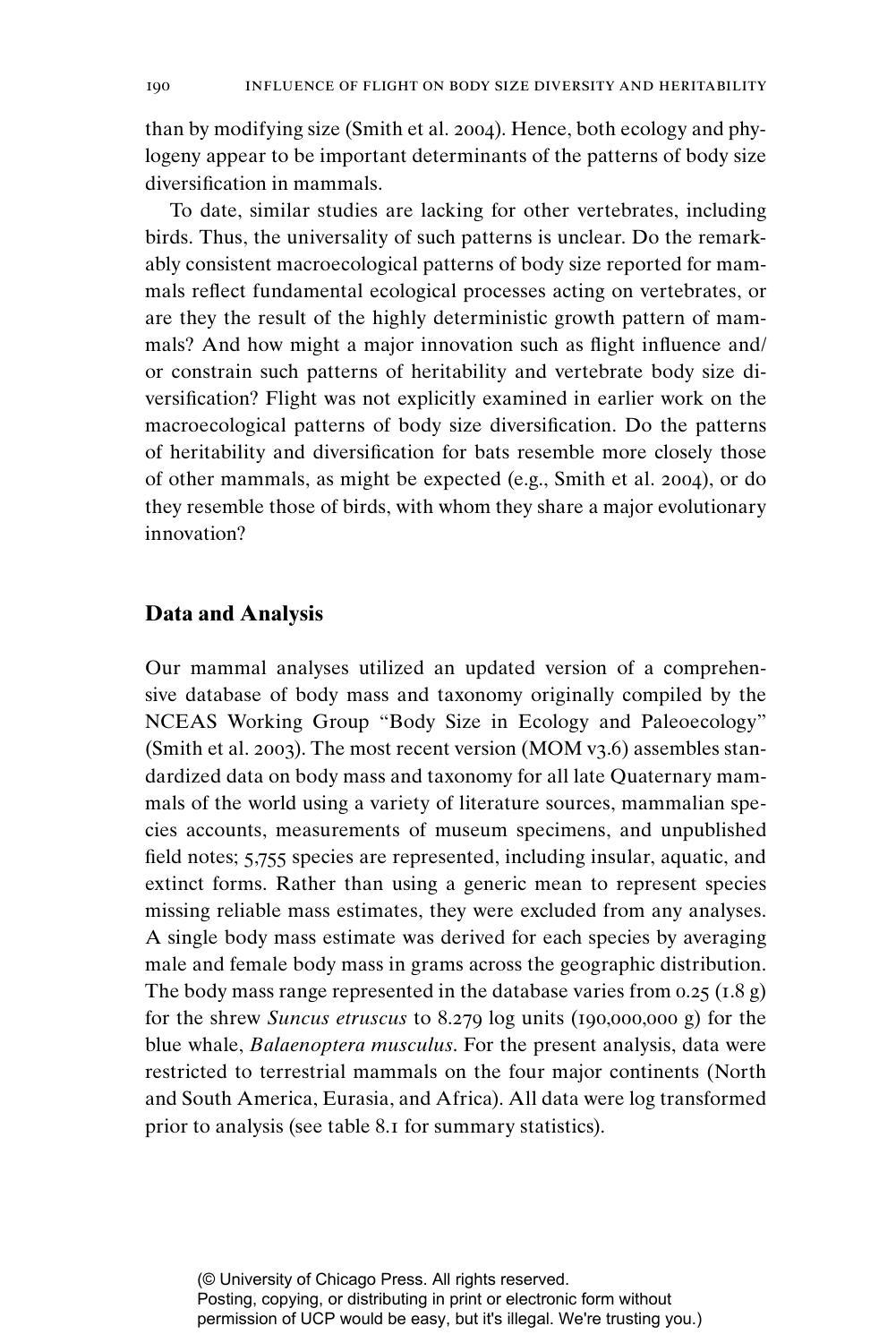|                                                                            | N            | Median         | Mode  | Mean           | <b>SD</b>      | Range         | Skew  | Kurtosis |
|----------------------------------------------------------------------------|--------------|----------------|-------|----------------|----------------|---------------|-------|----------|
| Nonvolant mammals<br>(North America,<br>South America,<br>Africa, Eurasia) | 2.769        | 2.298          | 1.602 | 2.662          | 1.36           | 6.757         | 0.823 | $-0.101$ |
| <b>Bats</b><br><b>Birds</b>                                                | 686<br>5.877 | 1.099<br>1.568 | 0.724 | 1.165<br>1.716 | 0.416<br>0.696 | 2.710<br>3.80 | 1.143 | 2.162    |

table 8.1 **Sample Size, Moments, and Other Descriptive Statistics**

Bird mass was obtained from the CRC handbook (Dunning 1993). As described above, data were averaged across the geographic range and then by gender to arrive at an estimate for each species. Because we were interested in the influence of flight on patterns of body size, all nonvolant birds were removed from our analyses. These primarily consisted of ratites, penguins, and a number of indigenous birds from New Zealand, New Guinea, and other island habitats. All body masses estimates  $(N = 6,016)$  were log transformed prior to analysis. Maurer (chap. 3) above) analyzed the same data but did so using all species of birds, including nonflying forms.

Phylogenetic relationships among birds and among mammals were approximated by using existing taxonomies. This was because no fully resolved species-level phylogeny is presently available for either class. Taxonomic affiliations followed Wilson and Reeder (1993) for mammals, and Clements (1991) for birds. ANOVAs were also conducted on Sibley and Ahlquist (1990) to examine the influence of a divergent (and somewhat controversial) taxonomy based largely on genetic data. Note that a number of assumptions were implicit in our use of both bird and mammal taxonomies as proxies for phylogeny. First, branch length was assumed to be invariant. That is, we assumed equivalent evolutionary distances between all sibling species, genera, and families and, further, that nodes were represented by hard polytomies. Second, we assumed evolutionary ages of genera, families, or orders were unrelated to the pattern of body size diversification. Both of these assumptions probably resulted in *underestimates* of heritability, because older species within a taxon could diverge more because of longer opportunities to do so. Third, we assumed that the *size* of a taxon was not related to its evolutionary age. Earlier work suggested that these assumptions were reasonably robust (Smith et al. 2004).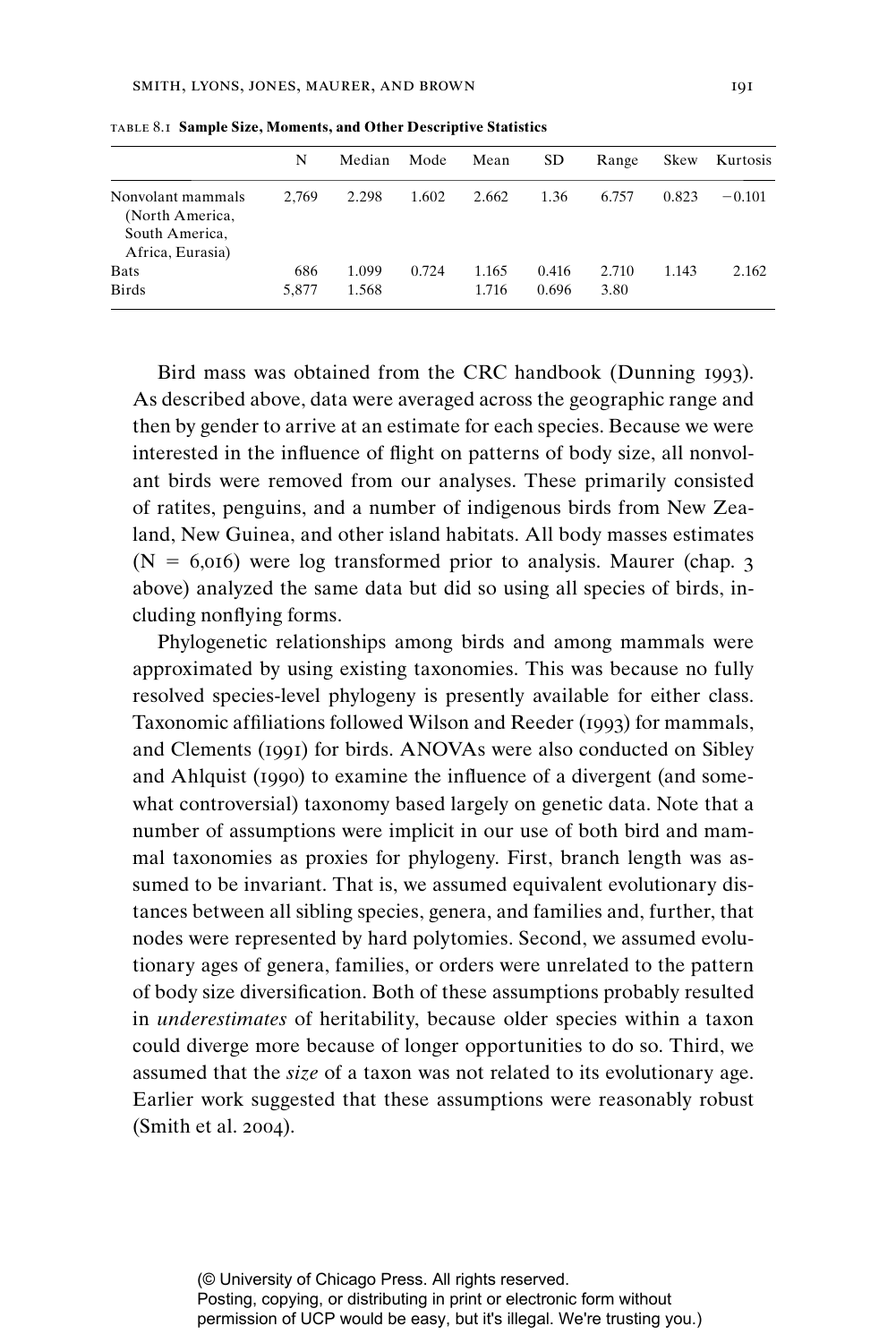# *Statistical Analyses*

To address the issue of whether bats are in essence flying rats or furry birds, our analysis employed a variety of statistical techniques including "sib-sib" regression, phylogenetic autocorrelation (Moran's *I*), and nested analysis of variance. Each method yields different insights into the relationship between body size and the taxonomic hierarchy and since taxonomy reflects phylogeny—how phylogenetic constraints interact with other processes to influence evolutionary diversification.

## *Sib-Sib Regressions*

We examined the degree of similarity (∼heritability) among sister species by conducting a correlation analysis for each taxon (e.g., Jablonski 1987; Smith et al. 2004). For each genus containing 2 or more species, a single random species pair was selected and plotted; these represent the analogue of "full sibs" in quantitative genetics. The procedure used minimized the influence of species-rich genera but also discarded much potential information, since not all species were used to derive the regression. Earlier work had demonstrated, however, that results were insensitive to the structuring of the sib-sib regression (Smith et al. 2004). That is, results were similar regardless of whether each species was represented only once (resulting in half as many values as there were species in each genus), all species were paired twice (resulting in as many values as there were species), or all possible pairwise combinations of species within a genus were plotted (which results in a disproportionate influence of specious genera). Because species were chosen randomly and thus were just as likely to be smaller as larger than siblings, variation in the *x* and *y* directions was approximately equivalent. The slope of the regression represents an estimate of broad-sense heritability (sensu Falconer 1989). All analyses were repeated for the entire taxon and for a subset of the smallest size classes to examine more carefully patterns among smaller genera.

#### *Partitioning of Body Size Variation among the Taxonomic Hierarchy*

We conducted two complementary statistical analyses on the bat, terrestrial mammal, and bird datasets. First, we computed the spatial autocorrelation statistic Moran's *I*, which partitions phylogenetic correla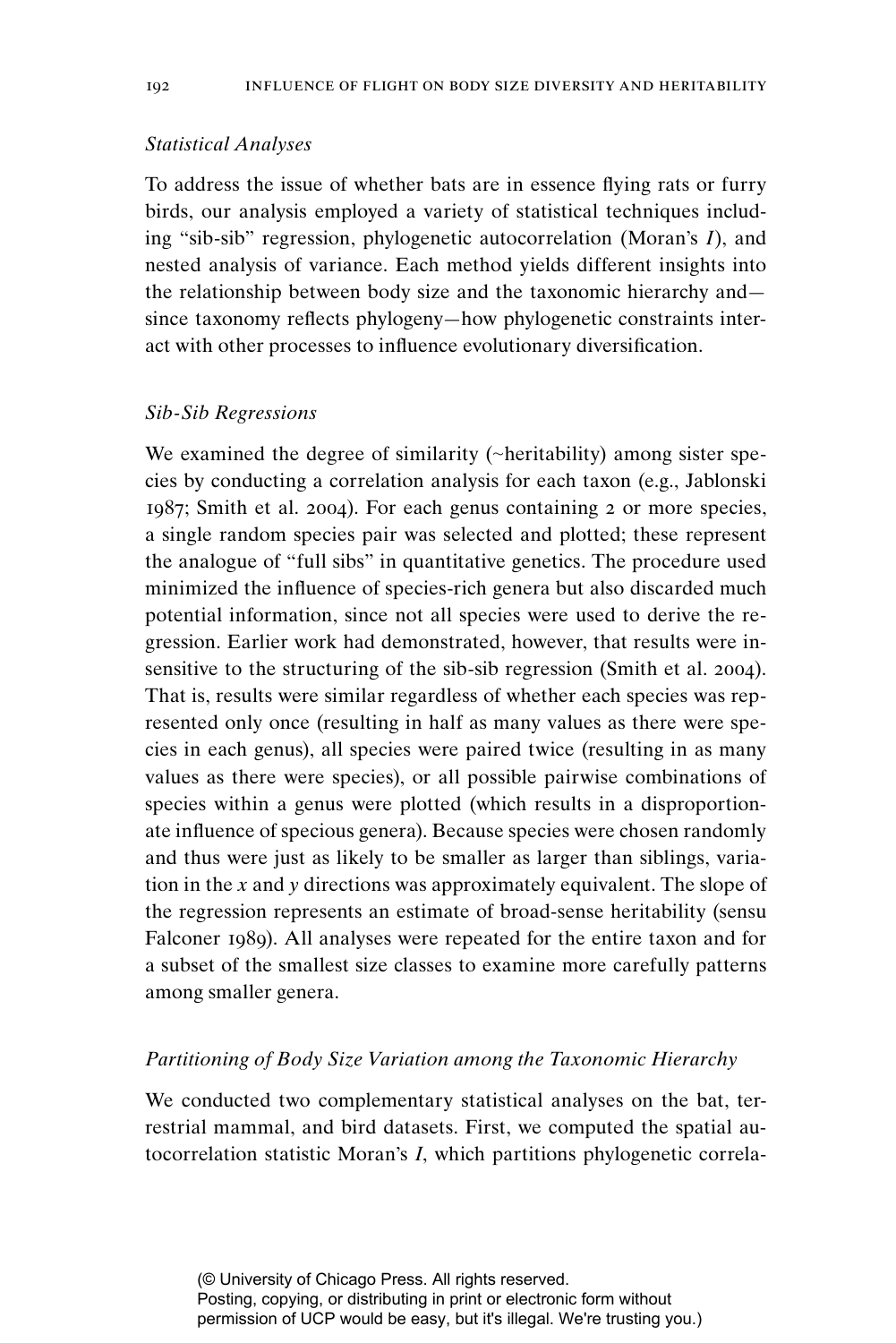tion among taxonomic levels (Gittleman and Kot 1990; Gittleman et al. 1996; Martins and Hansen 1997). The numerator is a measure of covariance among phenotypic traits of species, and the denominator, a measure of variance. Standardized values of Moran's  $I$  vary from  $+1$  to  $-I$ , with positive values indicating that a trait is more similar than random and negative values indicating they are more different (Gittleman and Kot 1990; Gittleman et al. 1996). Second, we employed mixed-model nested ANOVA to evaluate how much of the variation in body size was attributable to different taxonomic levels. Hence, taxonomic classifications (genus, family, order) were used as the nested independent variables. We used the "Proc Mixed" and "VarComps" procedures in SAS because of the extremely unbalanced design (SAS 1989); mammal analyses were also conducted using an analogous procedure written in an R script.

## *Range and Species Richness of Taxa*

Finally, we derived descriptive statistics for each genus and family. These were tabulated and then plotted separately for each taxon to address several questions about body size diversification: Are larger organisms more variable in body size? Are smaller-bodied genera more likely to contain more species than larger ones, reflecting a greater turnover? How does the ability to fly influence these patterns?

# **Results**

Our analyses indicate that body size is extremely heritable for all taxa, regardless of whether they are volant (table 8.2). The similarity of body size for congeneric sibling species for birds and terrestrial mammals is  $~\sim$ 0.95 for both groups; for bats it is slightly less ( $~\sim$ 0.86), which may reflect smaller sample size. Further, recall that our sib-sib analysis was conservative, in that we assumed all congeners were equally related and did not incorporate varying branch lengths. Longer evolutionary history would be expected to allow greater diversification and hence result in a reduced estimate of heritability.

Although flight did not influence the pattern of similarity among congeners, there was a difference among taxa. An intriguing pattern found in earlier work was the lack of resemblance in the body size of sister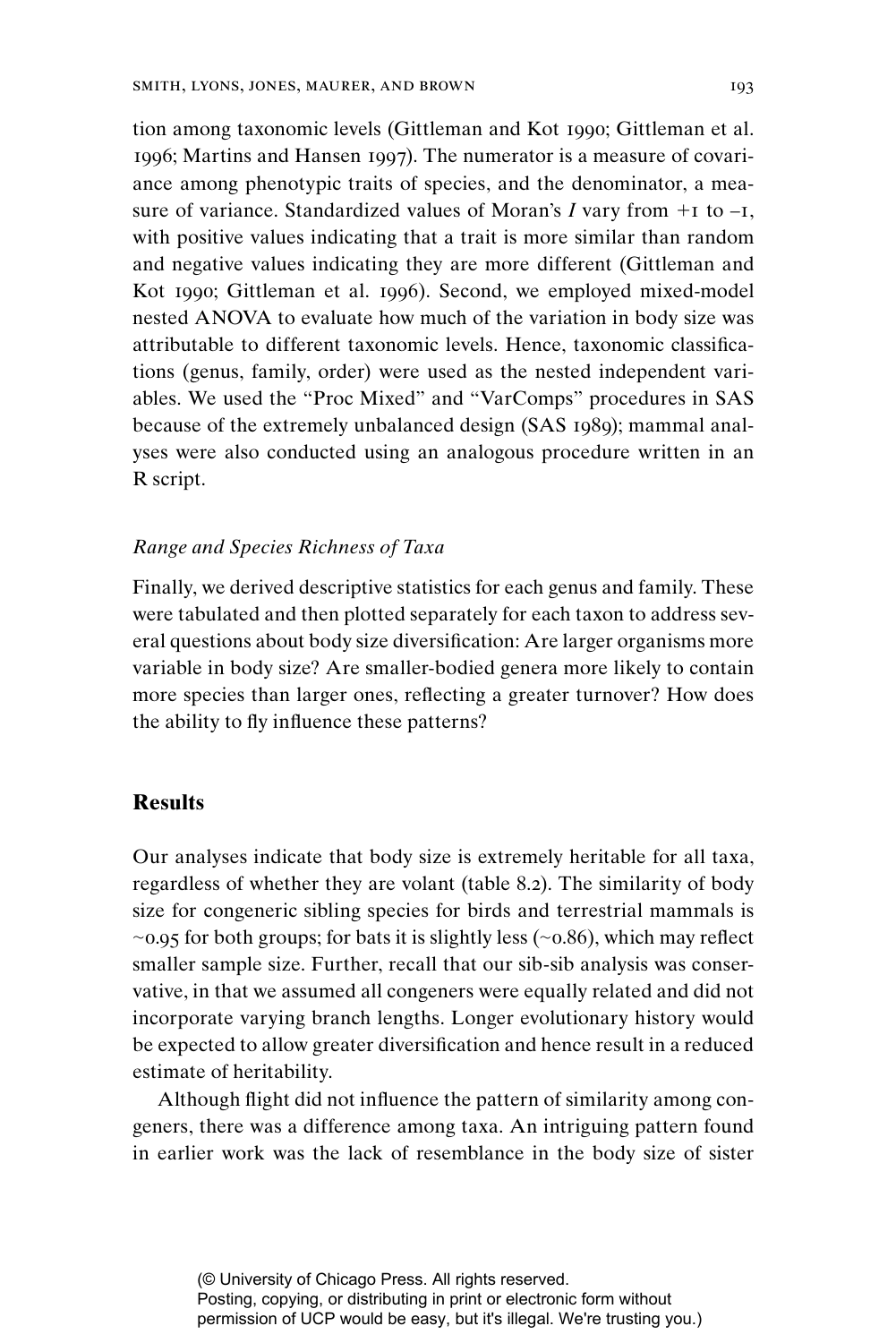| Taxon                         | N     | Coverage                                                                                    | Equation             | $r^2$      | Comment                   |
|-------------------------------|-------|---------------------------------------------------------------------------------------------|----------------------|------------|---------------------------|
| Nonvolant<br>mammals          | 1,844 | Africa, North America,<br>South America,<br>Australia; restricted to<br>terrestrial mammals | $Y = 0.953x + 0.099$ | $0.922***$ | From Smith<br>et al. 2004 |
| Small<br>nonvolant<br>mammals | 235   | Same as above,<br>but restricted to<br>mammals less than<br>1.25 log units                  | $Y = 0.223x + 0.706$ | 0.113      | From Smith<br>et al. 2004 |
| Volant<br>mammals             | 686   | Global                                                                                      | $Y = 0.864x + 0.175$ | $0.745***$ | Present study             |
| Small volant<br>mammals       | 121   | Global, but restricted<br>to bats weighing less<br>than 0.8 log units                       | $Y = 0.399x + 0.565$ | 0.021      | Present study             |
| <b>Birds</b>                  | 5,877 | Global, but restricted<br>to volant birds                                                   | $Y = 0.959x + 0.071$ | $0.919***$ | Present study             |
| Small birds                   | 230   | Global, but restricted<br>to birds weighing less<br>than 0.8 log units                      | $Y = 0.953x + 0.086$ | $0.431**$  | Present study             |

table 8.2 **Results from Sib-Sib Analysis**

*Note*: The slope of the regression provides an estimate of broad-sense heritability (Jablonski 1987; Smith et al. 2004). Note the extremely low, nonsignificant values for the smallest body size classes of nonvolant mammals and bats; birds in contrast do not "lose" heritability of body mass at the smallest masses. Sample size and coverage varies somewhat between these studies. Stars indicate significance level: \*\*\* =  $p < 0.001$ ; \*\* =  $p < 0.01$ .

species for the very smallest mammals (i.e., 0.25 to 1.25 log units; ∼1.8 to 18 g; Smith et al. 2004). Heritability estimates decreased from 0.953 to  $0.223$ , and the overall regression became nonsignificant (Smith et al. 2004). When we examine the smallest size classes (those less than 0.8 log units, or  $~\sim$ 6.3 g) we find that bats also "lose" heritability at the smallest size classes, with estimates decreasing from 0.864 to 0.399 and the explained variation from 0.745 to 0.021 (table 8.2). Birds, however, display *no* decrease in heritability with smaller body mass (i.e., compare 0.959 for the entire taxon with 0.953 for the smallest size classes). Given that the range of size and the sample size were approximately equivalent for small bats and birds, this result appears to indicate a fundamental difference in the response related to taxonomic affiliation.

The Moran's *I* analysis confirms the conclusions suggested by the sibsib analysis: all taxa examined demonstrate similar patterns irrespective of their ability to fly. Birds, volant mamals, and nonvolant mammals all show high levels of similarity due to taxonomic relatedness (fig. 8.1). Not only were species within genera significantly *more* similar in body size than would be expected by chance (Moran's  $I = 0.822$  for bats,  $0.834$ ) for nonvolant mammals,  $0.898$  for birds;  $p \ll 0.05$  in all cases), but this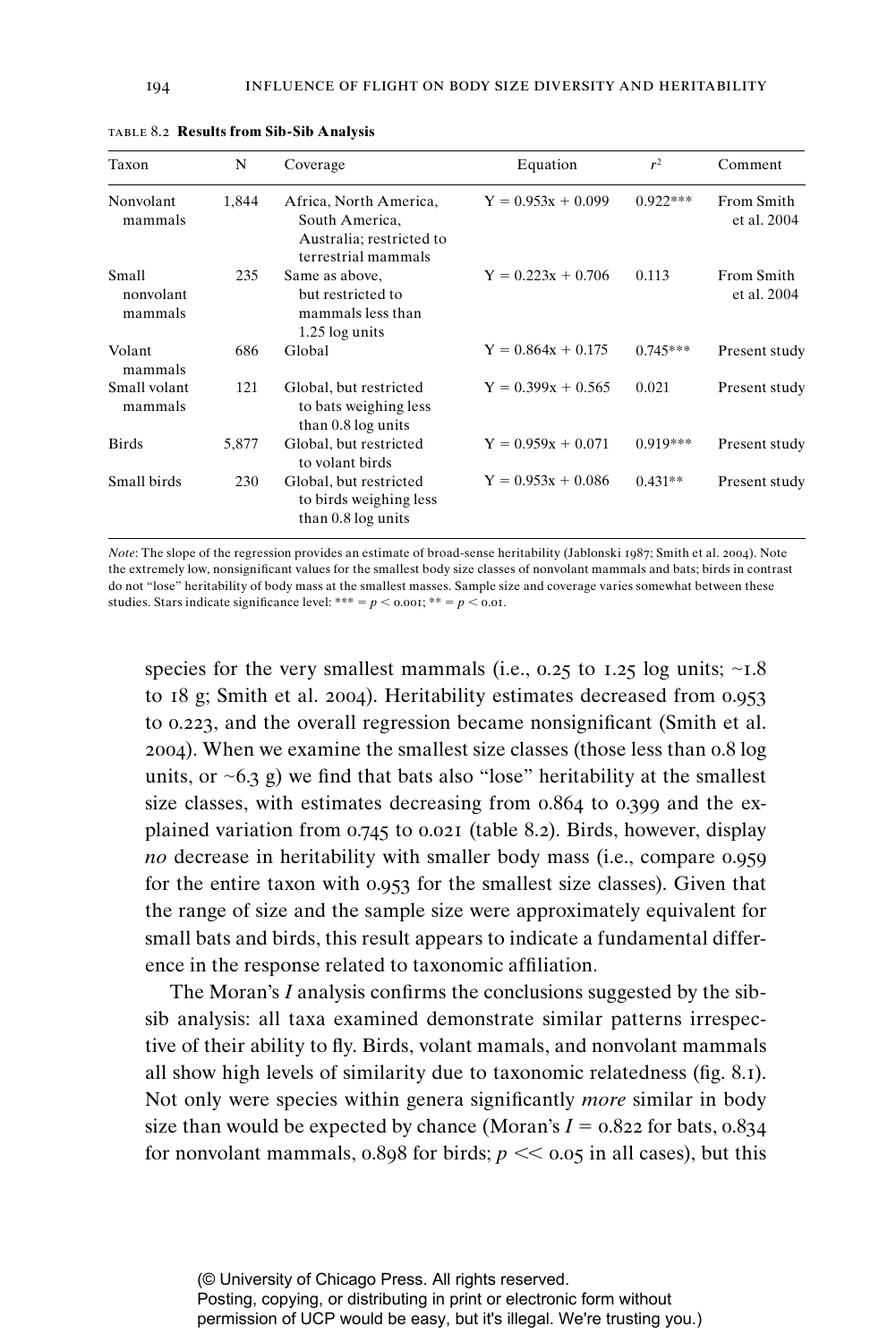

figure 8.1. Phylogenetic autocorrelation at different levels of the taxonomic hierarchy for selected taxa. The standardized Moran's *I* is plotted for birds (*! lled circles*), nonvolant mammals (*open squares*), and bats (*filled squares*). Notice that all groups display the same general trend: the body size of species with genera, and genera within families, is significantly more similar than expected; orders within the class are significantly more divergent than expected. For bats, the dissimilarity is found for families within the order.

 pattern was maintained across the taxonomic hierarchy (i.e., genera within families and families within orders). Interestingly, families within the order for bats, and orders within the class for birds and nonvolant mammals, showed the opposite pattern: they were more *dissimilar* in body mass than would be predicted from random (Moran's  $I = -0.742$ ) for bats,  $-0.729$  for nonvolant mammals,  $-0.596$  for birds,  $Z = -52.8$ ,  $p \ll 0.05$ ; fig. 8.1). These patterns suggest that different bird or mammal orders have distinctive and characteristic body sizes, suggestive perhaps of ecological niche partitioning.

The nested analysis of variance suggested an interesting taxonomic-based difference in the structuring of body size variation. While the majority of variation in mammals is partitioned at the highest levels of the taxonomic hierarchy (e.g., order and family), virtually all of the body size variation is explained at the lowest level for birds (table 8.3; see also fig. 8.2). Generic affiliation is responsible for  $93\%$  of the variation in body mass, with the remainder mostly unexplained. Virtually nothing is explained by familial or order affiliations. The constraints of flight do not appear to be involved; bats closely resemble other mammals (table 8.3). Note, however, that because one fewer level was used in the nested ANOVA for bats, more variation is explained at the generic and familial level than for terrestrial, marine, or all mammals together.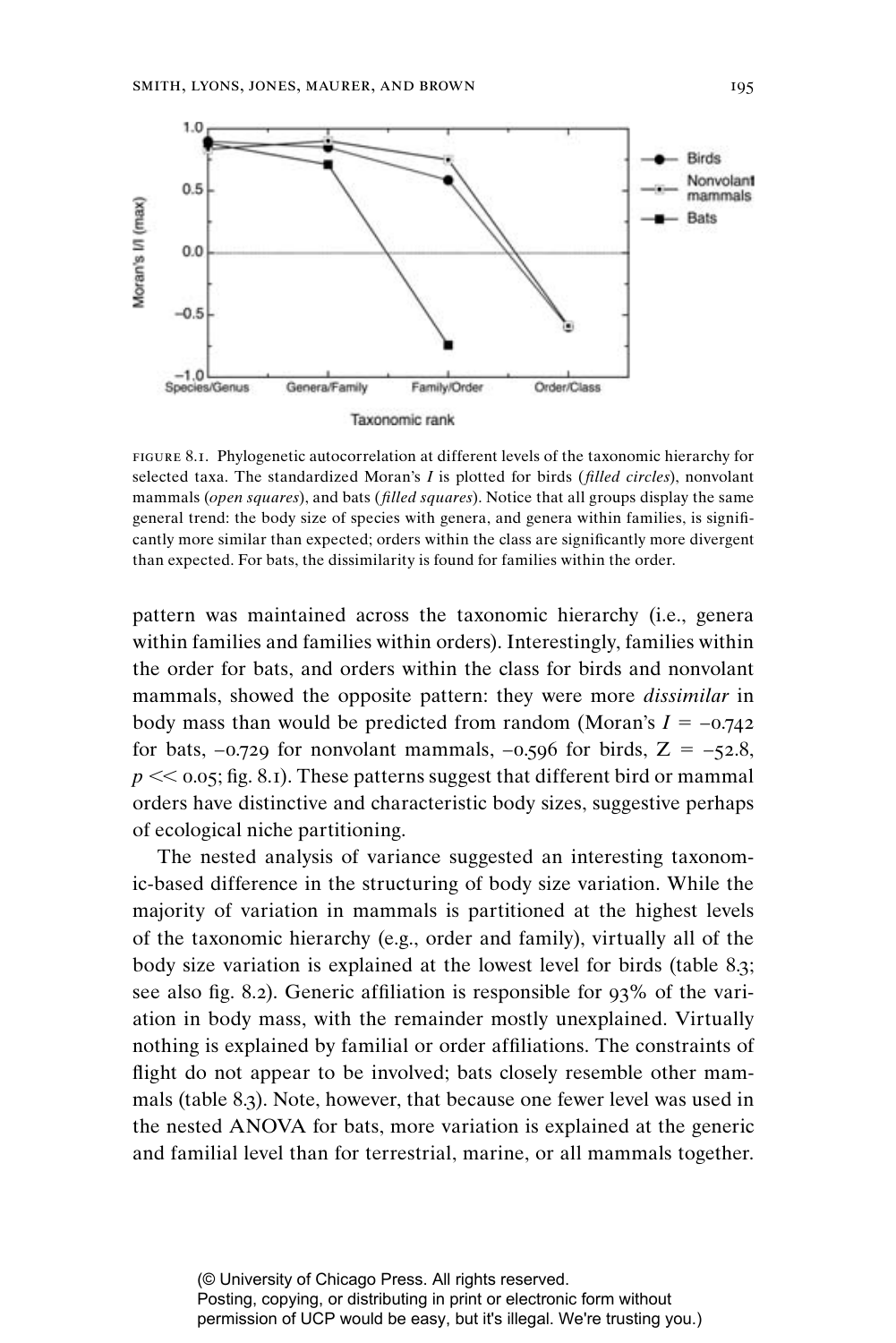| Variance Source      | df       | Variance<br>Component | Percentage of Total<br>Variance Explained |
|----------------------|----------|-----------------------|-------------------------------------------|
| Birds:               |          |                       |                                           |
| Total                | 5,876    | 2.65                  | 100                                       |
| Order                | 29       | 0.03                  | 1.20                                      |
| Family               | 159      | 0.02                  | 0.60                                      |
| Genus                | 1,614    | 2.47                  | 93.33                                     |
| Error                | 4,074    | 0.13                  | 4.86                                      |
| All mammals:         |          |                       |                                           |
| Total                | 3,562    | 3.37                  | 100                                       |
| Order                | 27       | 2.35                  | 69.57                                     |
| Family               | 110      | 0.80                  | 23.79                                     |
| Genus                | 936      | 0.18                  | 5.32                                      |
| Error                | 2,489    | 0.04                  | 1.31                                      |
| Terrestrial mammals: |          |                       |                                           |
| Total                | 2,768    | 2.97                  | 100                                       |
| Order                | 25       | 1.78                  | 61.97                                     |
| Family               | 83       | 0.85                  | 29.59                                     |
| Genus                | 746      | 0.20                  | 6.93                                      |
| Error                | 1,914    | 0.04                  | 1.51                                      |
| Bats:                |          |                       |                                           |
| Total                | 685      | 0.23                  | 100                                       |
| Order                | $\Omega$ |                       |                                           |
| Family               | 14       | 0.09                  | 40.39                                     |
| Genus                | 132      | 0.09                  | 38.65                                     |
| Error                | 539      | 0.05                  | 20.75                                     |

table 8.3 **Partitioning of Body Size along the Taxonomic Hierarchy**

*Note*: Analysis used a nested-random-effects Analysis of Variance (Mixed Model) from SAS or was written in R script (see text for details).

These results were robust with respect to the type of analysis; when a series of one-way ANOVAs were conducted on genus, family, and order independently, variation was partitioned in a similar fashion.

Interestingly, when nonvolant birds were included in a nested ANOVA, more variation was explained at the ordinal and familial levels than at the genus level (Maurer, chap. 3 above). Since many of these species are found in unique orders and families (e.g., ratites), this result is not surprising. As all modern species of birds are most likely descended from flying species, this implies that when the constraints of flight were removed, significant evolutionary divergence occurred, as lineages exploited ecological opportunities previously unavailable to birds. This is clearly the case for distinctive forms of birds isolated on islands that subsequently lost flight and began to evolve by natural selection to use available resources exploitable by adaptive syndromes characterized by more sedentary modes of locomotion. This is a fundamentally different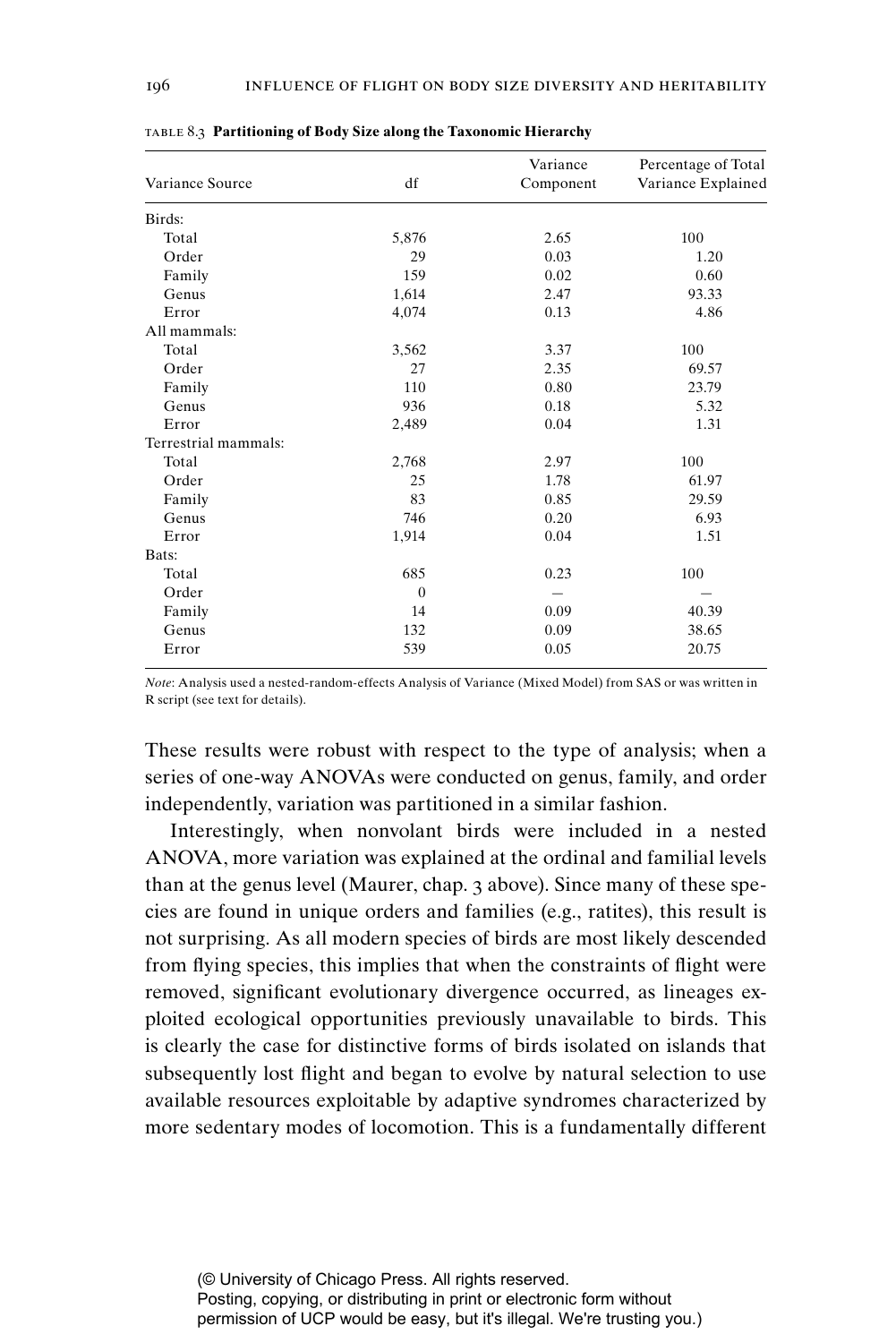Moran's I ProFit DATA



figure 8.2. Phylogenetic autocorrelation for different body sizes of mammals. Shown are the standardized Moran's *I* values for species within a genus (*filled circles*), genera within families (*open squares with dots*), families within mammalian orders (*open squares*), and orders within the class Mammalia (*filled squares*). Each value represents the mean Moran's *I* computed for mammals falling within that body size bin; the largest bins are not shown, because sample sizes fell below 100 species for masses greater than 6 log units. Note that in most bins, the variation in body mass is partitioned similarily across the body mass spectrum; this is not the case for the smallest body size bin, which contained mammals ranging from 0.255 to 1.047 log units  $(N = 381)$ .

sequence of evolutionary events than that which gave rise to bats. Bats represent essentially the opposite sequence: the modification of a primarily nonvolant body plan to allow the exploitation of resources available to flying organisms.

Note that divergent results for birds could arise if ornithologists generally had a more heterogeneous conceptualization of what constitutes a family or order than mammalogists. That is, do scientists specializing on different taxa differ in their use of morphology to classify organisms? This seems unlikely, especially since modern phylogenies incorporate both morphology and genetics. Nonetheless, we tested this idea by repeating our analysis using the Sibley and Alhquist taxonomy (1990). This classification scheme was based on DNA-DNA hybridization studies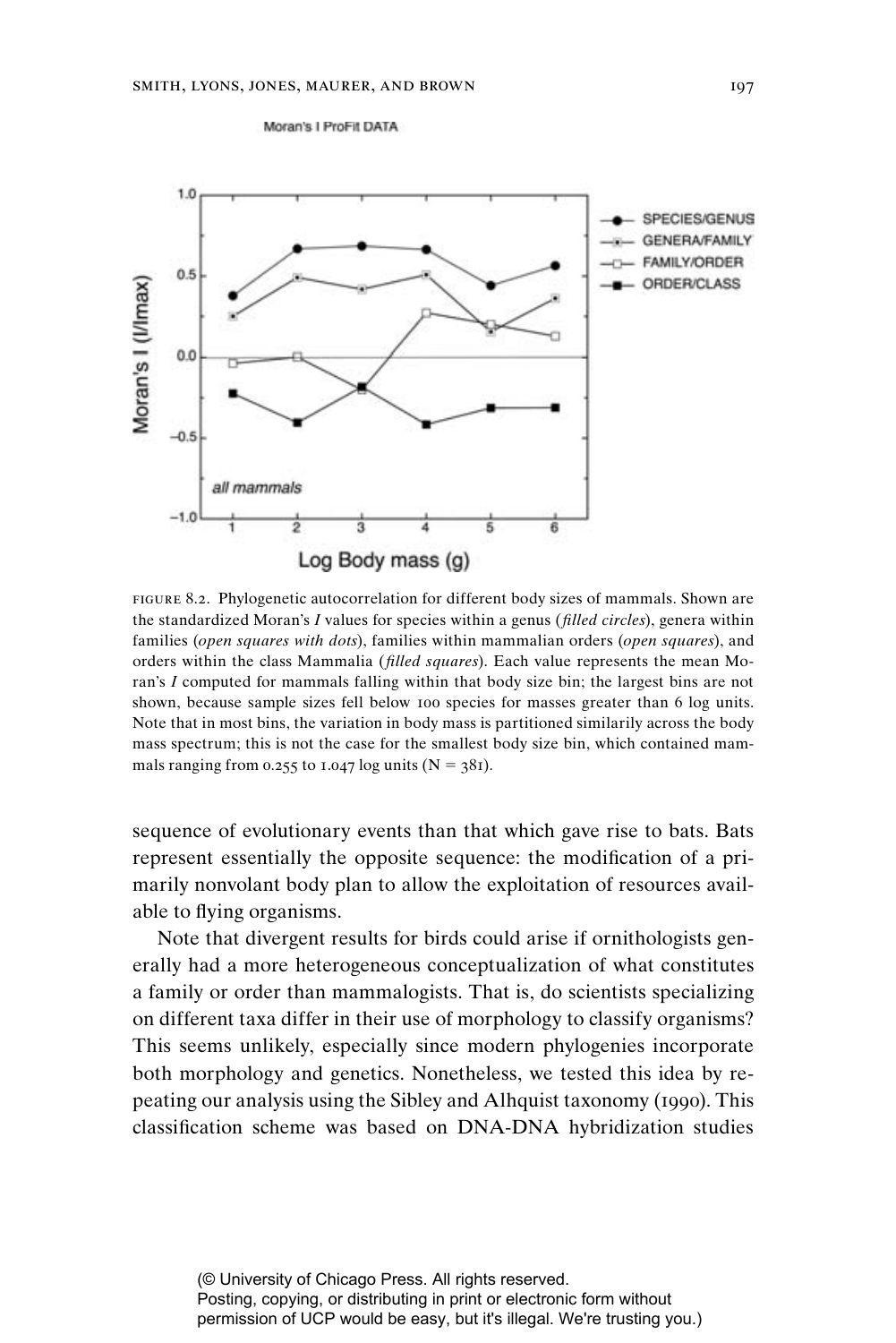and has been rejected by a number of ornithologists (especially outside the United States) because it aggregated large sets of birds into single families and proposed a number of unorthodox ordinal arrangements. The Curiae, for example, included birds as diverse as birds of paradise, helmet shrikes, and ioras. Today only portions of this taxonomy are accepted. Interestingly, we found virtually no difference when this taxonomy was employed; again variation was almost completely explained at the generic level (97% in both cases) and similarly partitioned among families and orders in the series of one-way ANOVAs. Thus, we concluded that our results were robust with respect to the taxonomy used, and that birds really do display little or no heritability of body size at successively higher levels of the taxonomic hierarchy. Similarly, although there is a more recent update of Wilson and Reeder, which includes the addition of new species as well as relatively minor reclassifications of already existing ones, we have no reason to expect that it would qualitatively alter our conclusions.

Patterns of evolutionary diversification appeared to be unrelated to the ability to fly and to be unrelated to the body size of taxa. When we examined the number of species within genera and families as a function of size, there was no pattern of increasing species richness with smaller body size for any group (fig. 8.3). This suggests that evolutionary turnover rates are not higher for smaller-bodied species or, alternatively, that higher origination rates are balanced by higher extinction rates. The ability to fly does not appear to result in an increase in the species diversity of genera or taxa, although it does result in upper limitations on the body mass of organisms. We also do not find an increase in the range or variation of body size with genera or families that is related to either the ability to fly or body mass (fig. 8.4). The range is constant across body mass and across taxa. Larger organisms are not more variable in body size, nor are volant organisms more constrained. Most genera and families contain a relatively small amount of body size variation, perhaps because of the high heritability found among taxa (e.g., tables 8.1–8.3; fig. 8.2). Interestingly, despite the limited variation in generic body mass explained by bird families, the range contained is invariant and quite similar to that of mammals (fig. 8.4). Moreover, the range or variation in body size seen within levels of the taxonomic hierarchy does not increase with the species richness of the group (fig. 8.3). This suggests that diversification occurs by "infilling" within the body mass space characteristic of genera, families, and orders.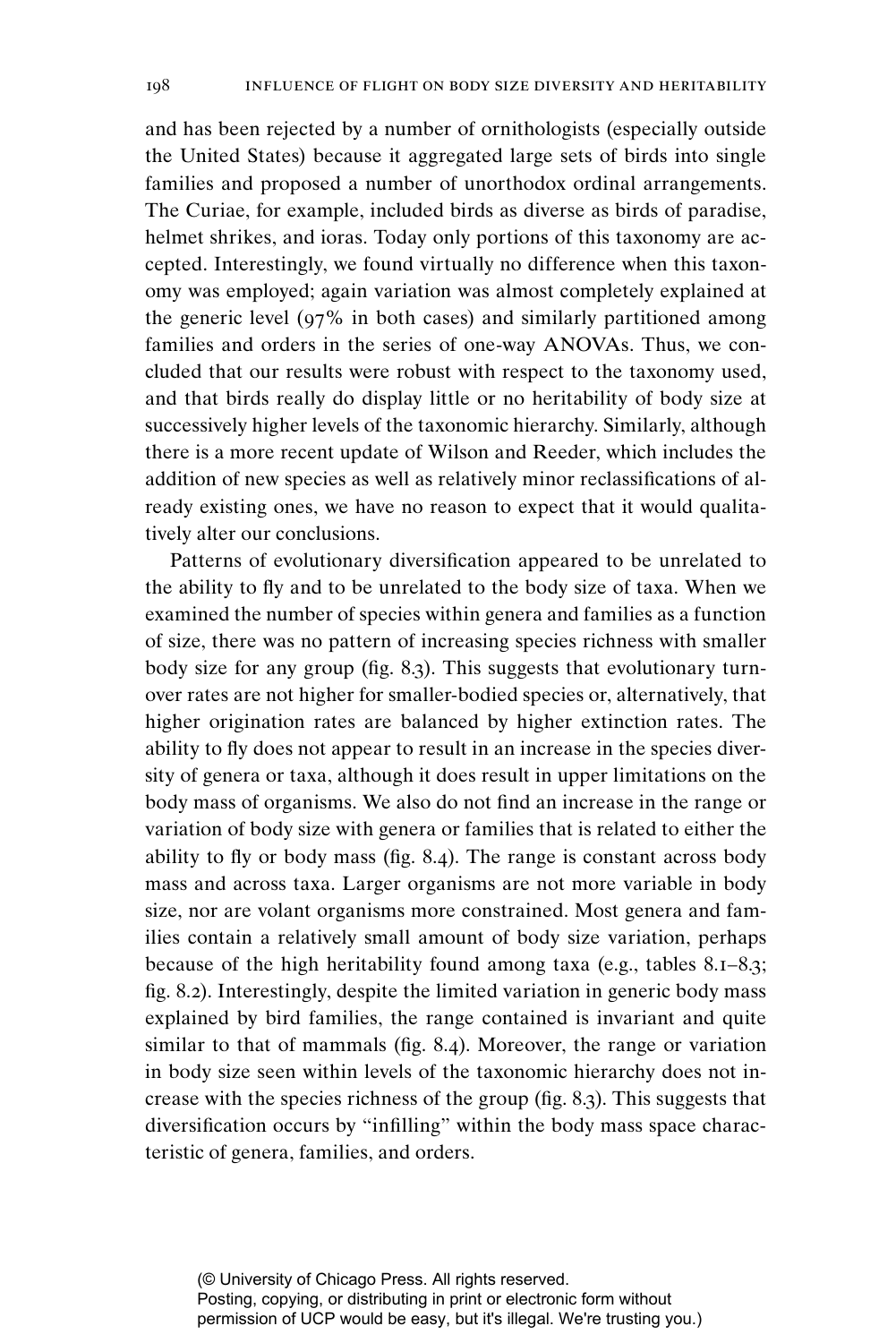

figure 8.3. Species diversity by mean body mass for birds, bats, and nonvolant mammals. Shown is the number of species for each body mass bin for genera (*first column*) and families (*second column*). Patterns are shown separately for each taxon: birds (*first row*), bats (*second row*), and nonvolant mammals (*third row*). Note that species diversity does not increase with body mass for any group at any hierarchical level. Values are log transformed.

# **Discussion**

Our results clearly indicate that phylogenetic relationships are more constraining than the functional or biomechanical limitations imposed by flight. Despite sharing a major evolutionary innovation with birds, bats demonstrate the same patterns of heritability and body size diversification as other mammals.

Strikingly, the heritability of body size of species within a genus is about 0.95 for all groups regardless of taxonomic or functional affiliation (table 8.2). This has important implications for evolutionary diversi fication: when species diverge, they generally tend to remain at about the same size as congeners. This may reflect a similar ecological role within communities and/or the scaling of many fundamental physiological, eco-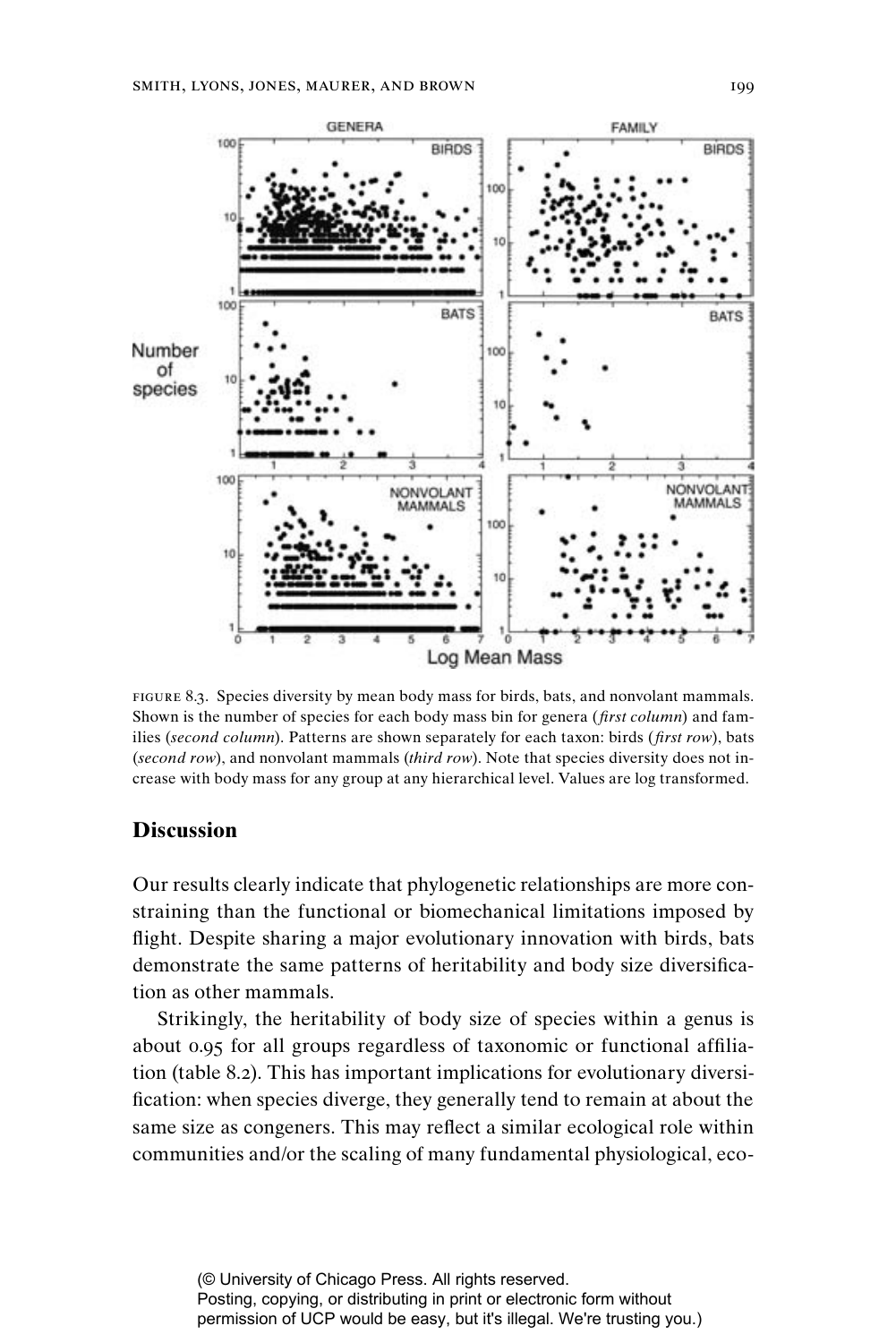

figure 8.4. The range in body mass by mean body mass. Shown is the range in mass for each body mass bin within genera (*first column*) and families (*second column*). Patterns are shown separately for each taxon: birds (*first row*), bats (*second row*), and nonvolant mammals (*third row*). Larger body size does not result in a greater range of body mass within the genus or family. Values are log transformed.

logical, and life history parameters with body mass (Calder 1984). Interestingly, we did not find a pattern between the number of species within a genus or family and body mass for any group (fig. 8.3); smaller-bodied animals did not have more species. Nor was a greater range of mass found in large-bodied genera or families (fig. 8.4). However, while the overall heritability of body mass is the same for both vertebrate groups, we do find two fundamental differences in the patterns between the bats and birds.

First, body size of birds remains highly heritable even for the smallest size classes (table 8.2). This is in sharp contrast to both volant and nonvolant mammals, where the pattern of heritability breaks down completely. At the very smallest body masses, mammalian species within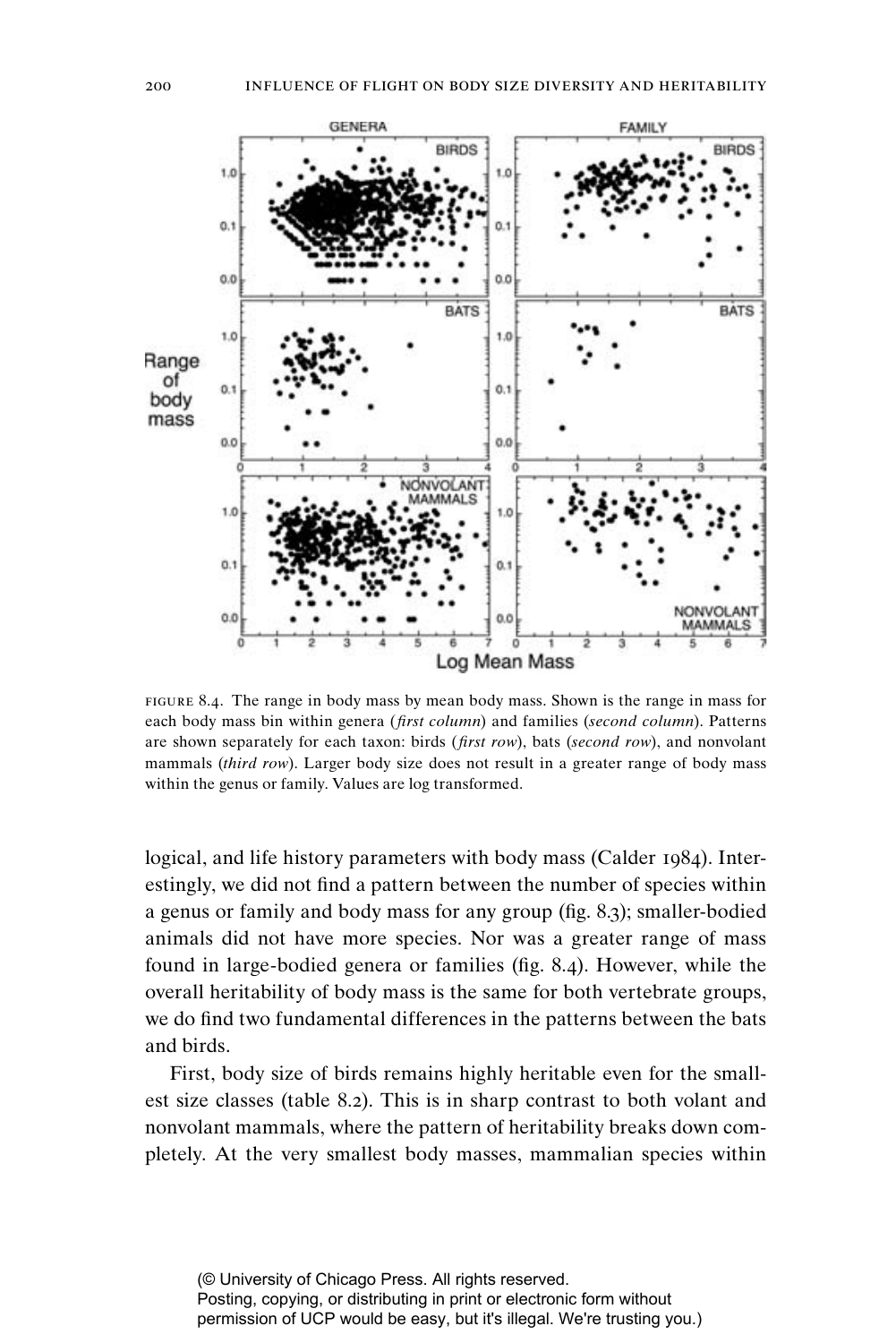a genus tend to diverge significantly in body mass (table 8.2). Clearly, small body size is subject to a unique set of physiological and life history constraints. Allometric scaling of many fundamental physiological parameters results in increasing mass-specific maintenance costs for animals of decreasing size (i.e., Peters 1983; Calder 1984; Schmidt-Nielsen 1984). We anticipated that flight would exacerbate these constraints and so particularly expected to find similar patterns for small-bodied bats and birds. Indeed, both birds and bats share important physiological adaptations related to flight. For example, bats use oxygen at rates similar to those of birds of the same size rather than other mammals (Kendeigh 1970; Schmidt-Nielsen 1984). Accordingly, bats have a heart size more similar to that of birds than to that of other mammals; its relative size increases with decreasing body mass (Schmidt-Nielsen 1984).

However, our results suggest the mode of diversification may be fundamentally different for the smallest birds and bats: while small mammals appear to evolve divergent body sizes when speciating at smaller sizes, small birds tend to stay at about the same size. Indeed, the heritability of body size is invariant with the size of birds (table 8.2). We have argued elsewhere that for mammals at the extreme end of the body mass spectrum it may be difficult for coexisting species to diverge in traits other than size (Smith et al. 2004). In other words, there is little "physiological space" to develop novel adaptations to new environments, because biomechanical, thermoregulatory, and other constraints limit alterations in body shape that permit ecological specialization in larger species. Given the opportunity to colonize a new and colder ecological niche, small mammals may be unable to increase metabolic rate, insulation or fat reserves, or foraging activities to deal with increased thermoregulatory demands. Instead, they adapt by altering body size. Such energetic constraints might be even more severe because of the cost of flight and its influence on life history characteristics.

One explanation is that birds have more ecophysiological "space" than do bats. While volant birds and bats share a mostly overlapping body size distribution (e.g., Maurer et al. 2004), they appear to diverge in several important ecological and physiological ways. The vast majority of bats are both nocturnal and insectivorous (Fenton 2001). In contrast, volant birds can be nocturnal or diurnal and occupy almost the full spectrum of potential trophic niches, including carnivory, herbivory, and granivory. The greater dimensionality of bird niche breadth implies they may be capable of more fine-scaled niche partitioning than bats, which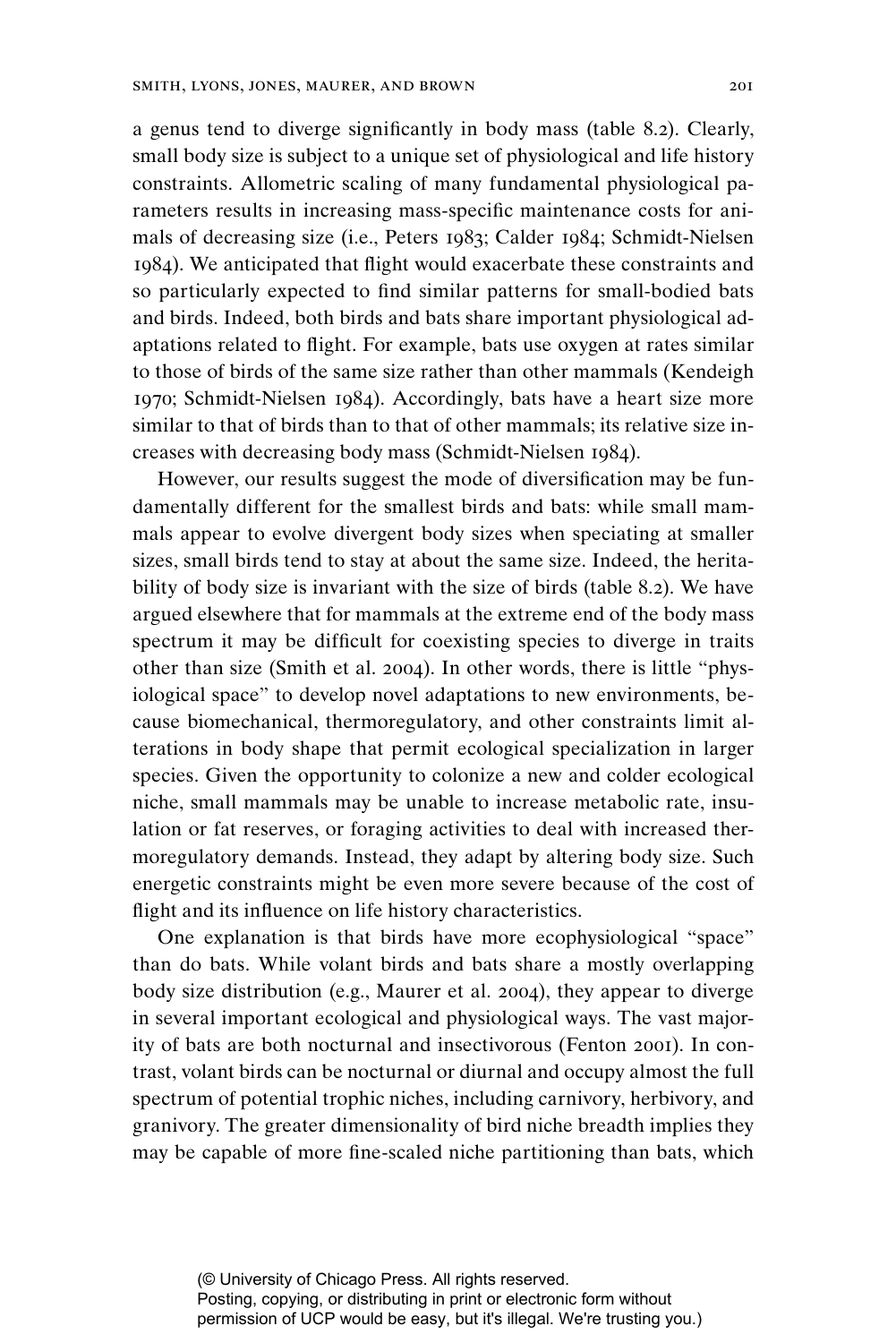may explain why after speciation birds remain about the same body size as congeners. If sister species tend to remain in similar environments with similar selective pressures but are able to subdivide the niche space in some finer way than can mammals, there may be no selective pressure for body size to diverge. Additionally, the lower population density of birds compared to mammals (Brown 1995; Maurer 1999) may mean that selective forces operating are weaker.

The reproductive strategies of bats are also markedly different from those of birds. The cost of live birth means female bats carry young with them instead of leaving eggs at the nest. This may reduce mortality of the young, but concomitant biomechanical constraints limit the vast majority of bat species to a single offspring. After parturition, the female is solely responsible for provisioning the offspring through lactation, which is energetically highly demanding (Peters 1983; Schmidt-Nielsen 1984). Moreover, female bats nurse their youngsters until they are nearly adult size, because young bats cannot forage until their wings are fully developed (Fenton 2001). In birds, provisioning of the young is often shared by parents, allowing the production of multiple offspring and clutches in a given year. Thus, to fly, bats have adopted the life history strategies of a much larger mammal, with long life spans and extremely low reproductive output (Calder 1984; Schmidt-Nielsen 1984; Fenton 2001). Birds, however, with more or less the same energetic requirements, have much higher fecundity and generally shorter life spans than bats of comparable body size.

Second, most of the variation in body size in birds is explained at the lowest level of the taxonomic hierarchy (table 8.3). While body size is highly "heritable" for species within genera for all groups, higher-level patterns (e.g., genera within families, and families within orders) only hold true for mammals. Despite this, species within genera, genera within families, and families within orders are significantly more similar in body size than expected by chance for both birds and mammals (fig. 8.2). It is only at the highest taxonomic levels, that of orders within the class, that body size is more dissimilar than expected. This may reflect ecological body mass partitioning. This result is a bit paradoxical, because most of the variation in the body size of birds is explained at the level of species within a genus (∼93%; table 8.3), with very little at higher levels of the taxonomic hierarchy. While such a result could indicate taxonomic confusion in birds, we note that use of different taxonomies led to the same conclusion. Thus, despite sharing a major evolutionary in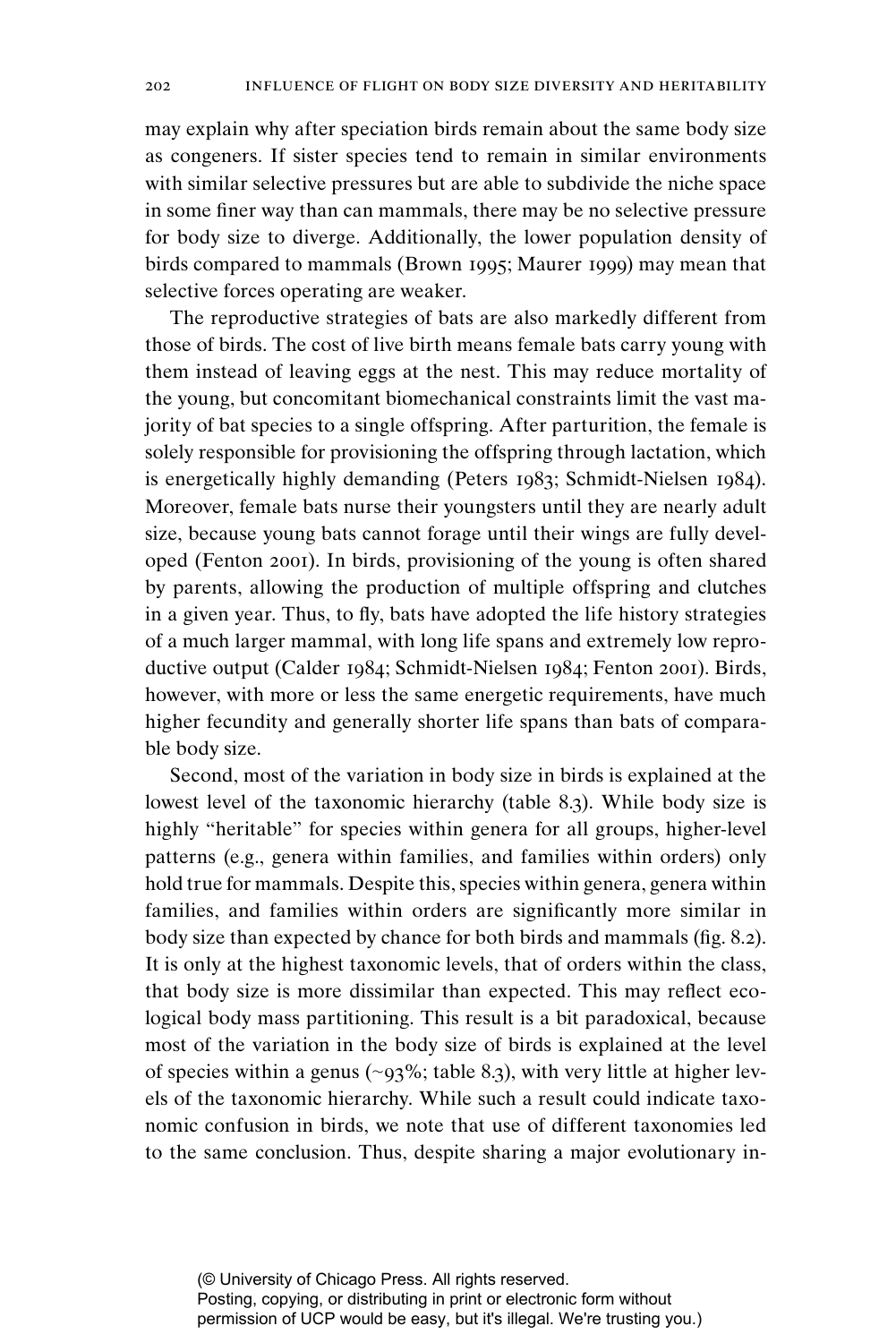novation and a similar body mass spectrum with birds, bats follow the patterns found for other mammals in all respects. Although functional constraints do influence the overall similarities in the body mass distributions of birds and bats (Maurer et al. 2004), we do not find convergence in other aspects of body size diversification.

Interestingly, our results are consistent with recent findings by Mc-Gowan and Dyke (2007) indicating a clear separation in the "ecomorphospace" of birds and bats. These authors suggested that having the wing attached to the hind limb constrained the morphological diversity of bats relative to that of birds. The lack of overlap in ecomorphospace was maintained after the extinction of the pterosaurs, suggesting that it was not the result of competitive exclusion. This is not to suggest that bats are competitively inferior to birds; rather, bats are highly derived specialists that have evolved an alternative pathway to flight (Swartz and Middleton 2008). The wings of bats are much thinner than those of birds, so bats are capable of quick and agile maneuvers. However, the mechanical properties of the bones of the wings and the loads experienced by the bat skeleton during flight are different from those of other volant groups (Swartz and Middleton 2008).

Our results suggest that although the ability to fly has required body plan modification for bats and a series of common ecological constraints shared with birds, it has not led to common evolutionary constraints (Niklas 2000; Price 2003). Instead, what appears to constrain evolution at the lower end of the body size spectrum for bats is that they are small mammals and not that they fly. Bats are not furry birds, but rather flying rats.

#### **References**

- Alexander, R. M. N. 2003. *Principles of animal locomotion*. Princeton: Princeton University Press.
- Brown, J. H. 1995. *Macroecology*. Chicago: University of Chicago Press.
- Calder, W. A. 1984. *Size, function, and life history*. Cambridge, MA: Harvard University Press.
- Campbell, K. E., Jr., and E. P. Tonni. 1980. "A new genus of teratom from the Huayquerian of Argentina (Aves: Teratornithidae)." *Contributions in Science, Natural History Museum of Los Angeles County* 330:59–68.
- Clements, J. F. 1991. *Birds of the world: A checklist*. 4th ed. Vista, CA: Ibis Publishing.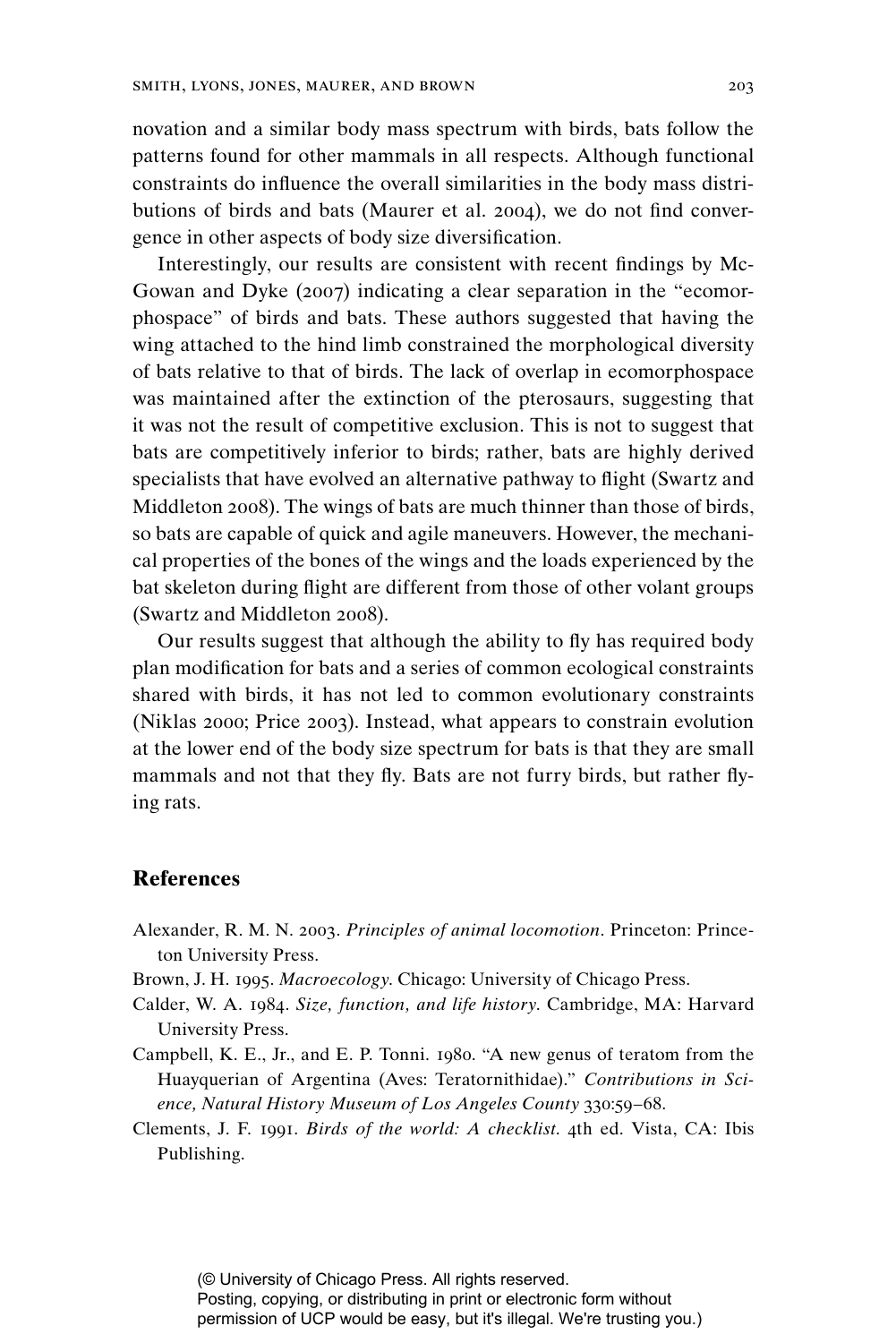- ———. 2007. *The Clements checklist of birds of the world*. 6th ed. Ithaca: Cornell University Press.
- Dunning, J. B. 1993. *CRC handbook of avian boody masses*. Boca Raton, FL: CRC Press.
- Falconer, D. S. 1989. *Introduction to quantitative genetics*. London: Longman.
- Fenton, B. M. 2001. *Bats*. New York: Checkmark Books.
- Gittleman, J. L., C. G. Anderson, M. Kot, and H. K. Luh. 1996. "Comparative tests of evolutionary lability and rates using molecular phylogenies." In *New uses for new phylogenies*, edited by P. H. Harvey, A. J. Leigh Brown, J. Maynard Smith, and S. Nee, 289–307. Oxford: Oxford University Press.
- Gittleman, J. L., and M. Kot. 1990. "Adaptation: Statistics and a null model for estimating phylogenetic effects." *Systematic Zoology* 39:227–241.
- Heaney, L. R., and P. D. Heideman. 1987. "Philippine fruit bats: Endangered and extinct." *Bats* 5 (1): 3–5.
- Jablonski, D. 1987. "Heritability at the species level: Analysis of geographic ranges of Cretaceous mollusks." *Science* 238 (4825): 360–363.
- Jones, K. E., and A. MacLarnon. 2001. "Bat life-histories: Testing models of mammalian life history evolution." *Evolutionary Ecology Research* 3: 465–476.
- Kendeigh, S. C. 1970. "Energy requirements for existence in relation to size of bird." *Condor* 72 (1): 60–65.
- Marden, J. H. 1994. "From damselflies to pterosaurs: How burst and sustainable flight performance scale with size." *American Journal of Physiology* 266 (4): R1077–R1084.
- Martins, E. P., and T. F. Hansen. 1997. "Phylogenies and the comparative method: A general approach to incorporating phylogenetic information into the analysis of interspecific data." *American Naturalist* 149 (4): 646–667.
- Maurer, B. A. 1999. *Untangling ecological complexity: The macroscopic perspective*. Chicago: University of Chicago Press.
- Maurer, B. A., J. H. Brown, T. Dayan, B. J. Enquist, S. K. M. Ernest, E. A. Hadly, J. P. Haskell, D. Jablonski, K. E. Jones, D. M. Kaufman, S. K. Lyons, K. J. Niklas, W. P. Porter, K. Roy, F. A. Smith, B. Tiffney, and M. R. Willig. 2004. "Similarities in body size distributions of small-bodied flying vertebrates." *Evolutionary Ecology Research* 6 (6): 783–797.
- McGowan, A. J., and G. J. Dyke. 2007. "A morphospace-based test for competitive exclusion among flying vertebrates: Did birds, bats and pterosaurs get in each other's space?" *Journal of Evolutionary Biology* 20 (3): 1230–1236. doi: 10.1111/j.1420–9101.2006.01285.x.
- Meunier, K. 1951. "Korrelation und Umkonstruktionen in den Größenbeziehungen zwischen Vogelflügel und Vogelkörper." *Biologia Generalis* 19:403–443.
- Niklas, K. J. 2000. "The evolution of plant body plans: Biomechanical perspective." *Annals of Botany* 85 (4): 411–438.